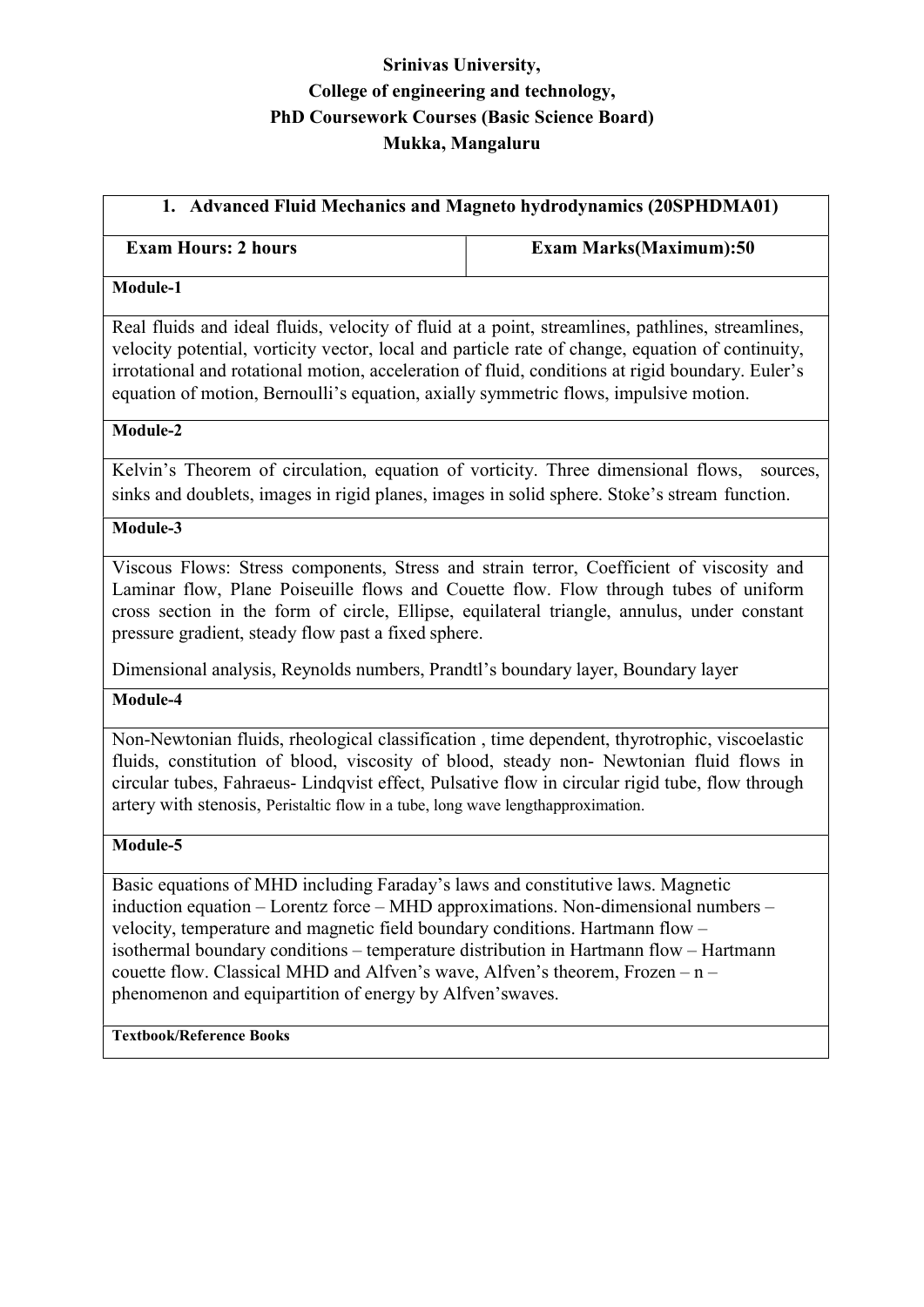# Srinivas University, College of engineering and technology, PhD Coursework Courses (Basic Science Board) Mukka, Mangaluru

|                | An Introduction to Fluid Mechanics             | Batchelor, G. K. | Cambridge                   | Kindle Ed.,                     |
|----------------|------------------------------------------------|------------------|-----------------------------|---------------------------------|
|                |                                                |                  | UniversityPres              |                                 |
| 2              | Ideal and Incompressible Fluid                 | M.E. O'Neill     | Ellis Horwood               | Digital Ed.,                    |
|                | Dynamics                                       | and F. Chorlton  |                             | 2007                            |
| $\overline{3}$ | Mathematical Models in Biology<br>and Medicine | J.N.Kapur        | Affiliated<br>East-West     | $1st$ Ed., 1985                 |
| $\overline{4}$ | An Introduction to<br>Magnetohydrodynamics     | P.A.Davidson     | Cambridge<br>UniversityPres | $\overline{2}^{\text{nd}}$ Ed., |
|                | A Text Book of Fluid Mechanics                 | R.K.Bansal       | Laxmi<br>Publications       | $1st$ Ed., 2008                 |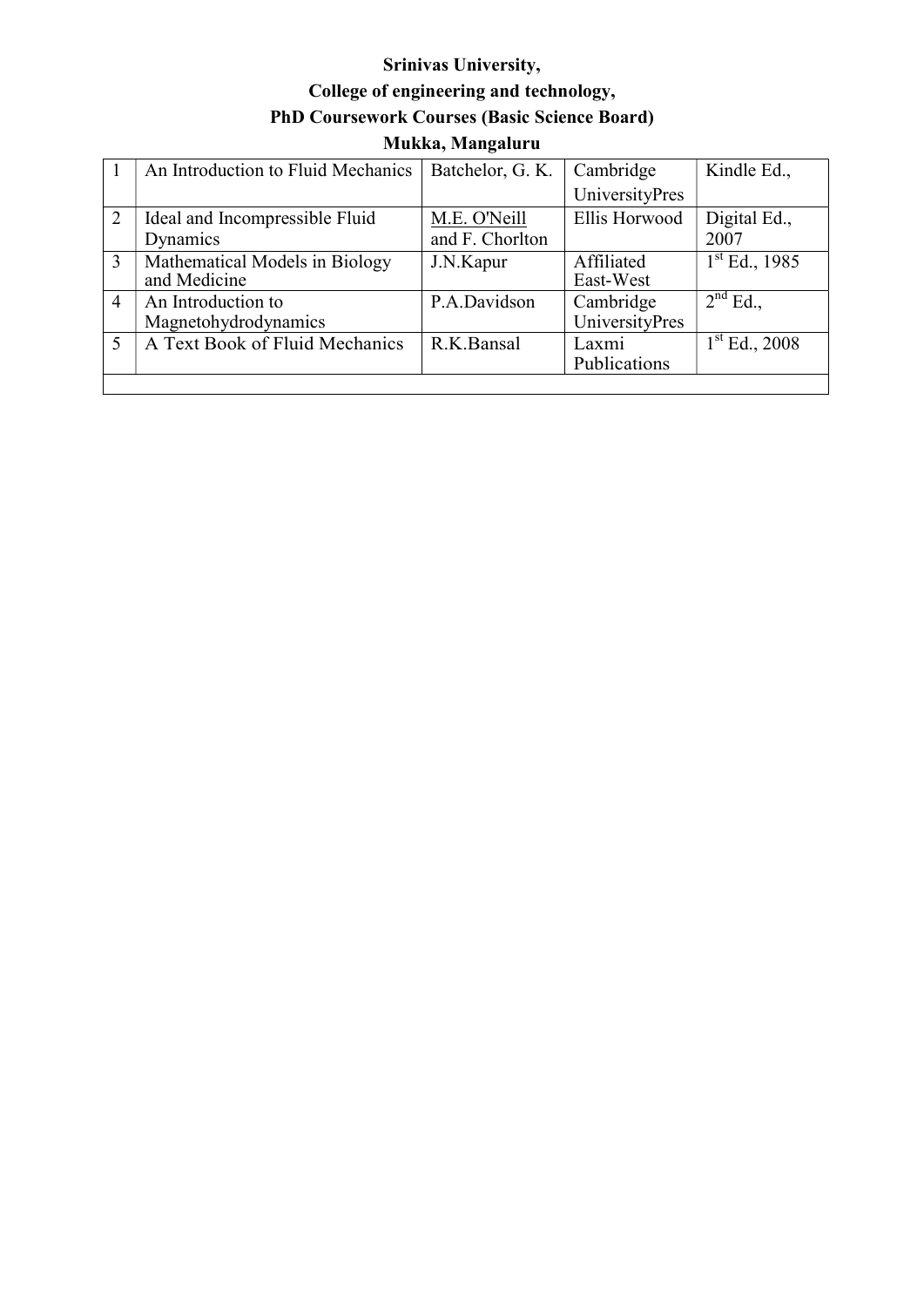## Srinivas University, College of engineering and technology, PhD Coursework Courses (Basic Science Board) Mukka, Mangaluru

|                                       |                                                                                                                                                                                                                                       | <b>MUKKA, MANGAHI U</b>     |                               |                                  |  |  |  |  |
|---------------------------------------|---------------------------------------------------------------------------------------------------------------------------------------------------------------------------------------------------------------------------------------|-----------------------------|-------------------------------|----------------------------------|--|--|--|--|
| 2. Advanced Graph Theory (20SPHDMA02) |                                                                                                                                                                                                                                       |                             |                               |                                  |  |  |  |  |
|                                       | <b>Exam Hours: 2 hours</b>                                                                                                                                                                                                            |                             | <b>Exam Marks(Maximum):50</b> |                                  |  |  |  |  |
|                                       | Module-1                                                                                                                                                                                                                              |                             |                               |                                  |  |  |  |  |
|                                       | Varieties of graphs, walks and connectedness, degrees, intersection graphs, operations on<br>graphs. Cut points, bridges and blocks, block graphs and cutpoint graphs.                                                                |                             |                               |                                  |  |  |  |  |
|                                       | Trees - characterization of trees, centers and centroids, block cutpoint trees, independent<br>cycles and cocycles, Matroids.                                                                                                         |                             |                               |                                  |  |  |  |  |
|                                       | Module-2                                                                                                                                                                                                                              |                             |                               |                                  |  |  |  |  |
|                                       | Connectivity and line connectivity, Graphical variations of Menger's theorem, Partitions                                                                                                                                              |                             |                               |                                  |  |  |  |  |
|                                       | Eulerian and Hamiltonian graphs, Line graphs, properties and characterizations of line<br>graphs, line graphs and transversability, Total graphs.                                                                                     |                             |                               |                                  |  |  |  |  |
|                                       | Module-3                                                                                                                                                                                                                              |                             |                               |                                  |  |  |  |  |
|                                       | Coverings and independence, critical points and lines, Planes and planar graphs,<br>outerplanar graphs, Kurtowski's theorem.                                                                                                          |                             |                               |                                  |  |  |  |  |
|                                       | Module-4                                                                                                                                                                                                                              |                             |                               |                                  |  |  |  |  |
|                                       | Colorability, the chromatic number, Five color theorem, Four color conjencture, The<br>Heawood map coloring theorem, Uniquely colorable graphs, critical graphs. The<br>adjacency matrix, incidence matrix, cycle matrix.<br>Module-5 |                             |                               |                                  |  |  |  |  |
|                                       | Digraphs - digraphs and connectedness, directional dualty and acyclic digraphs, digraphs and                                                                                                                                          |                             |                               |                                  |  |  |  |  |
|                                       | matrices.<br><b>Textbook/Reference Books</b>                                                                                                                                                                                          |                             |                               |                                  |  |  |  |  |
|                                       | GraphTheory                                                                                                                                                                                                                           | Reinhard<br>Deistel         | Springer                      | $5^{th}$ Ed., 2017               |  |  |  |  |
| $\overline{2}$                        | GraphTheorywithApplicationstoE<br>ngineeringandComputerScience                                                                                                                                                                        | N.Deo                       | PHI                           | 1 <sup>st</sup> Ed.,             |  |  |  |  |
| 3                                     | GraphTheory                                                                                                                                                                                                                           | F.Harary                    | AdditionWesleyRe<br>adingMA   | th<br>$1st$ Ed., 1969            |  |  |  |  |
| 4                                     | GraphTheory                                                                                                                                                                                                                           | J.A.Bondy &<br>U.S.R.Murthy | North-Holland                 | 1st Ed., $(5th)$<br>Print), 1982 |  |  |  |  |